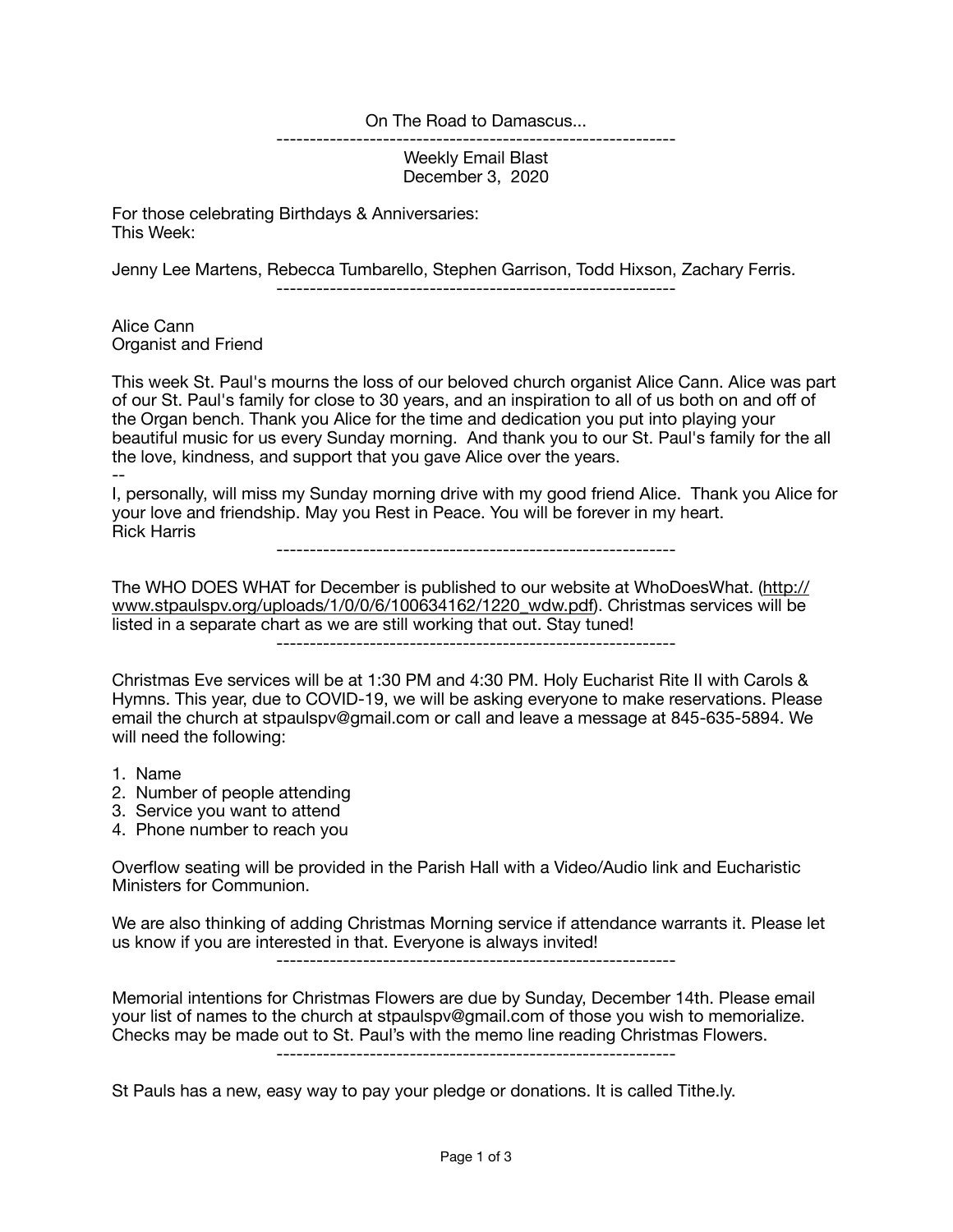Tithe.ly is a free service that allows us to collect pledges and other monies directly from your credit or debit card in a safe and secure way. You can make a one-time payment or set up recurring payments. We can even use it during fundraisers like Soup to Go!

Tithe.ly is totally in your control. You can stop payments, change payments or add payments whenever you want. It simply automates what you are already doing, saving you the need to write a check or bring cash to church. If you have any questions, feel free to ask Rita Carver. She can help you set it up.

Just click on the link below. It will take you to the website where you can sign up for free, Tithe.ly ([https://get.tithe.ly/\)](https://get.tithe.ly/) ------------------------------------------------------------

The next Vestry Meeting will be on Monday, December 14th at 7:00 PM in the Parish Hall. This is a very important meeting as it is the last Vestry Meeting of the year and is when the Vestry discusses and votes on the Annual Budget. The nominating committee will also be discussed and formed.

------------------------------------------------------------

The Thrift Shop is open for business...Wednesdays and Saturdays from 10AM to 1PM. Staffed with wonderful volunteers. Stocked with extraordinary bargains. Come one, come all. Support St. Paul's year-round fundraiser. Please spread the word to your friends and neighbors. They are having a bag sale on clothing and shoes - \$5/bag. And all jewelry is 50%!

We are in need of VOLUNTEERS! Are you called? Can you help? We need people at various times to check in and manage the inventory. We also need people to help cover our store hours. Please contact Ginny Johnson for more information. This is an important fundraiser for St. Paul's and every hand can help.

If you have donations, please reach out to Ginny Johnson (635-2702 (tel:635-2702) ) to let her know. She is scheduling drop-offs at a rate the volunteers can handle.

------------------------------------------------------------

Please join me in welcoming our upcoming Supply Priests who have graciously answered our call to cover for Father Mike during his January/February vacation. We will be blessed to have Rev. Deborah Dresser for all of January and Rev. Chuck Kramer for all of February!

------------------------------------------------------------

St. Paul's Micro Service St. Paul's Micro Service is continuing although slightly altered. We now record the following in the church during our 10:00 AM service:

- 1. Opening Hymn
- 2. Readings & Psalm
- 3. Gospel & Sermon

After the service concludes, the videos will be edited and then uploaded to our YouTube page. Please look for the videos in a Playlist with Sunday's date by 3:00 PM at the latest. Feel free to watch and enjoy whether or not you attend the service in person. YouTube (https://bit.ly/2WMf1Kh)

------------------------------------------------------------

Bishop's Corner: